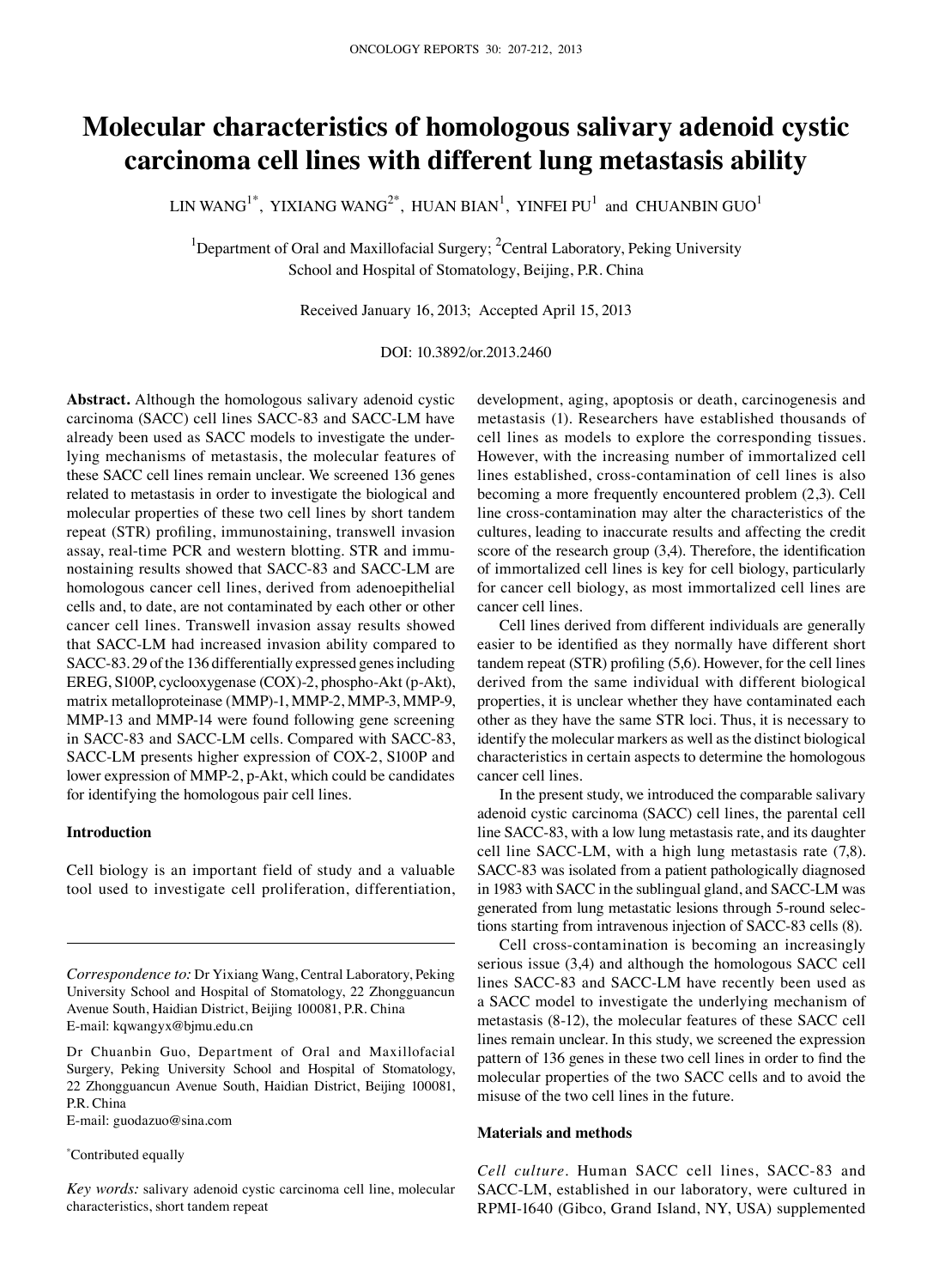with 10% fetal bovine serum (Gibco), 100 U/ml penicillin and 100  $\mu$ g/ml streptomycin in a humidified incubator at 37°C with  $5\%$  CO<sub>2</sub>.

*STR analysis.* DNA was extracted from SACC-83 and SACC-LM cells as previously described (10). STR profiling PCR was carried out in the ABI 3100 genetic analyzer machine by the use of 10 ng of DNA as a template and the Goldeneye™16C STR detection kit.

*Immunostaining.* SACC-83 and SACC-LM cells were plated into 24-well plates containing round coverslides in RPMI-1640 culture medium for 24 h, then fixed with 4% paraformaldehyde for 10 min, and subjected to immunostaining assay to identify the cell type of SACC-83 and SACC-LM. Briefly, the glass coverlids were rinsed twice with PBS, and endogenous peroxidase was blocked by the use of 3% hydrogen peroxide in PBS for 10 min. The samples were blocked with normal goat serum for 1 h, incubated with anti-human pan-cytokeratin (pan-CK), cytokeratin (AE1), CK8/18 and S100P (Zhongshan Golden Bridge Biotechnology Co., Ltd., Beijing, China) overnight at 4˚C, followed by horseradish peroxidase-conjugated immunoglobulin for 30 min, developed for color with peroxidase substrate 3,3'-diaminobenzidine (DAB), counterstained with hematoxylin, and recorded using an Olympus DP controller (Olympus, Tokyo, Japan).

*Transwell invasion assay.* Cell invasion assays were performed using transwell chambers with a polycarbonate membrane (Millipore, Bedford, MA, USA) coated with  $40 \mu l$ diluted matrix gel (BD Biosciences). Cells were trypsinized and seeded at  $1x10^5$  cells/well/0.1 ml serum-free RPMI-1640 medium in the upper chambers, and 0.5 ml of RPMI-1640 medium supplemented with 20% FBS was added into each lower chamber. 48 h after incubation, cells on the surface of the membrane were wiped off, and the membranes were fixed with 95% ethanol and stained with 1% crystal violet (Sigma-Aldrich). The invaded cells clinging to the bottom of the membrane were evaluated by light microscopy at 10x magnification, and by measurement of optical density  $(OD)_{570}$  for the solution derived from the crystal violet discolored from the invaded cells by using 300  $\mu$ l of 33% glacial acetic acid. All experiments were performed in triplicate and similar results were obtained from three independent experiments.

*Quantitative PCR (qPCR) analysis.* Total RNA was extracted from SACC-83 or SACC-LM cell lines using the TRIzol reagent according to the manufacturer's instructions (Invitrogen, Carlsbad, CA, USA). Complementary DNA was reverse transcribed by the use of 2.5  $\mu$ g of RNA as a template. qPCR was performed using the ABI 7500 real-time PCR machine coupled with SYBR Green chemistry (Applied Biosystems, Foster City, CA, USA). All PCR reactions were in 20  $\mu$ l of total volume containing 10  $\mu$ l of SYBR Green PCR master mix, 50 ng cDNA, 250 nM of each primer. All amplifications were performed in triplicate for each sample and repeated three times. The thermal cycling was 10 min at 95˚C, followed by 40 cycles at 95˚C for 15 sec, at 60˚C for 60 sec. The specificity of amplification was monitored using the dissociation curve of the amplified product. Relative expression of the target genes was calculated using the  $2^{-\Delta\Delta Ct}$  method.

*Western blotting.* Cells were harvested and lysed in RIPA buffer with protease inhibitors (Applygen Technologies, Inc., Beijing, China). Protein concentration was determined using the BCA Protein Assay (Thermo Fisher Scientific, Waltham, MA, USA), and 40  $\mu$ g of protein was loaded for each sample. Proteins were separated on a sodium dodecyl sulfate polyacrylamide gel electrophoresis (SDS-PAGE) and transferred to a polyvinylidene difluoride membrane. The membranes were blocked in 5% non-fat dry milk for 1 h and probed with antibodies against S100P (Sino Biological Inc., Beijing, China), S100A4 (BD Biosciences), matrix metalloproteinase (MMP)-1, MMP-2, MMP-9, MMP-12, MMP-14, MMP-17 (Epitomics Inc., Burlingame, CA, USA), cyclooxygenase (COX)-2, phospho-Akt (p-Akt) (Cell Signaling Technology, Danvers, MA, USA), and β-actin (Santa Cruz Biotechnology, Inc., Santa Cruz, CA, USA) separately at 4˚C overnight. Following incubation with peroxidase-linked secondary antibodies, immunoreactive proteins were visualized by enhanced chemiluminescence (ECL) reagent (Applygen Technology, Inc.).

*Statistical analysis.* Quantitative data are expressed as the means  $\pm$  SD and compared using a t-test through SPSS software, version 13.0 (SPSS, Inc., Chicago, IL, USA). P<0.05 was considered to indicate a statistically significant difference.

#### **Results**

*STR profiling analysis.* To investigate whether SACC-83 and SACC-LM cell lines originated from the same patient, STR assay was performed using Goldeneye™16C STR detection kit. The results are shown in Fig. 1. SACC-83 and SACC-LM had the identical STR profiling in 16 gene foci [D19S433 (13, 13); D5S818 (11, 12); D21S11 (27, 30); D18S51 (13, 16); PentaD (9, 12); D3S1358 (15, 16, 18); D13S317 (10, 12, 13.3); D2S1338 (17, 23), D7S820 (10, 12), D16S539 (9, 10), CSF1PO (10, 11); vWA (14, 16); D8S1179 (12, 16, 17); D12S391 (20, 21); FGA  $(18, 21)$  and amelogenin  $(X, X)$ ]. Compared with HeLa cell STR profiling [D19S433 (13, 14); D5S818 (11, 12); D21S11 (27, 28); D18S51 (16, 16); PentaD (8, 15); D3S1358 (15, 18); D13S317 (12, 14); D2S1338 (17, 17), D7S820 (8, 12), D16S539 (9, 10), CSF1PO (9, 10); vWA (16, 18); D8S1179 (12, 13); D12S391  $(20, 25)$ ; FGA  $(21, 21)$  and amelogenin  $(X, X)$ ] only 3 of the 16 STR foci (D5S818, D16S539 and amelogenin) were the same as those in SACC-83 and SACC-LM. The remaining 13 STR foci listed above were different from SACC-83 and SACC-LM. The results indicated that the SACC-83 and SACC-LM cell lines are derived from the same patient and, most importantly, they have thus far not been contaminated by HeLa cells (Fig. 1).

*SACC-83 and SACC-LM derive from adenoepithelial cells.* To verify the cell type of SACC-83 and SACC-LM, immunostaining was performed by using the epithelial markers pan-cytokeratin and cytokeratin AE1, and the luminal markers CK8/18 and S100P. Immunostaining results showed that both SACC-83 and SACC-LM cells were positive not only for epithelial, but also for luminal markers (Fig. 2). This indicated that both SACC-83 and SACC-LM originated from oral adenoepithelial cells. However,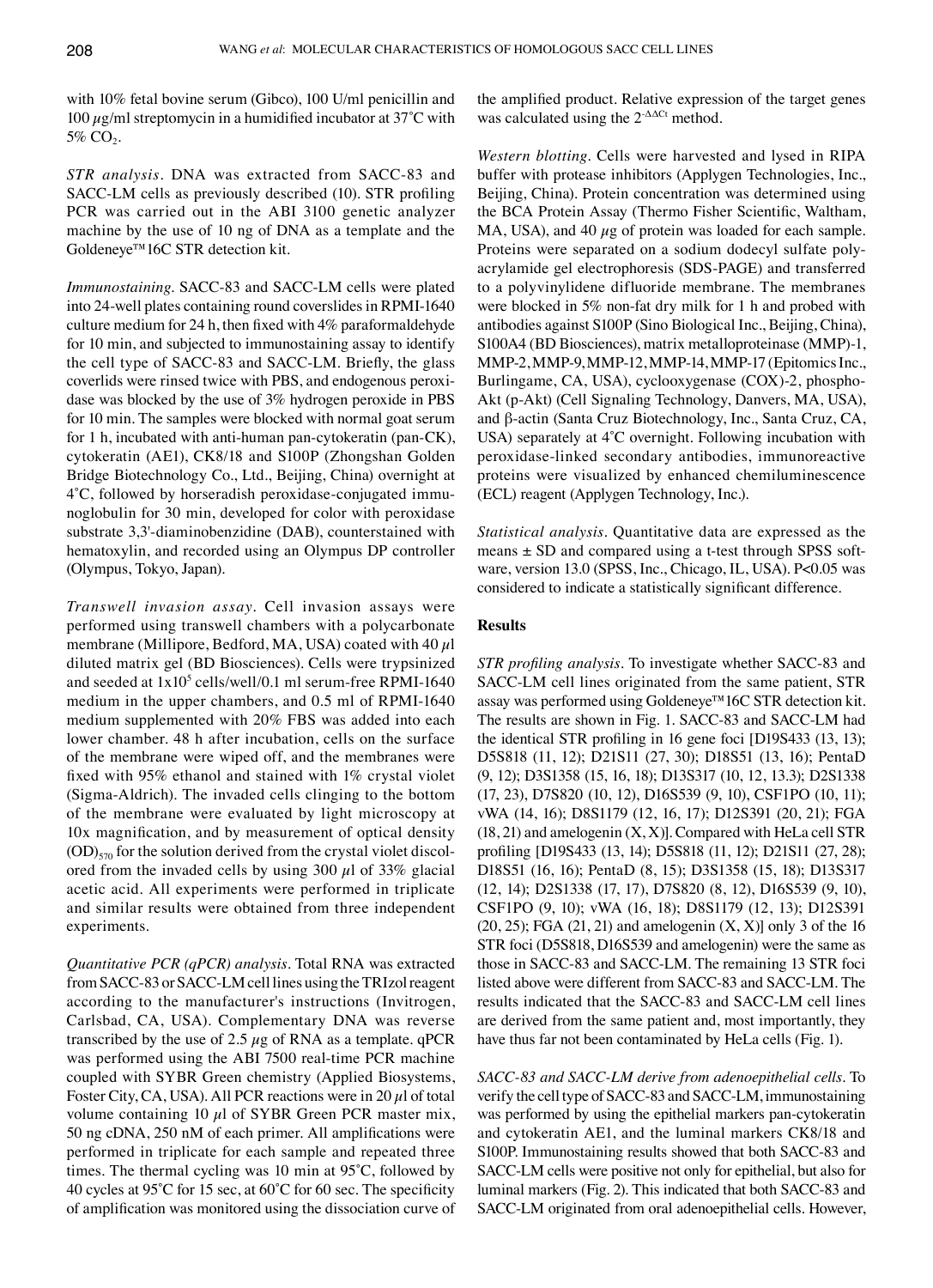

Figure 1. Short tandem repeat (STR) analysis. SACC-83 and SACC-LM cells have identical STR profiling, which indicates SACC-83 and SACC-LM derived from the same patient and were not contaminated by other cancer cell lines.



Figure 2. Identification of SACC-83 and SACC-LM cell type through immunostaining using the epithelial markers pan-cytokeratin and cytokeratin AE1, and the luminal markers CK8/18 and S100P. SACC-83 and SACC-LM were positive for the four markers, indicating that SACC-83 and SACC-LM originated from oral adenoepithelial cells. S100P was highly expressed in SACC-LM compared with SACC-83, which indicates that SACC-83 and SACC-LM have different molecular features as well as biological properties.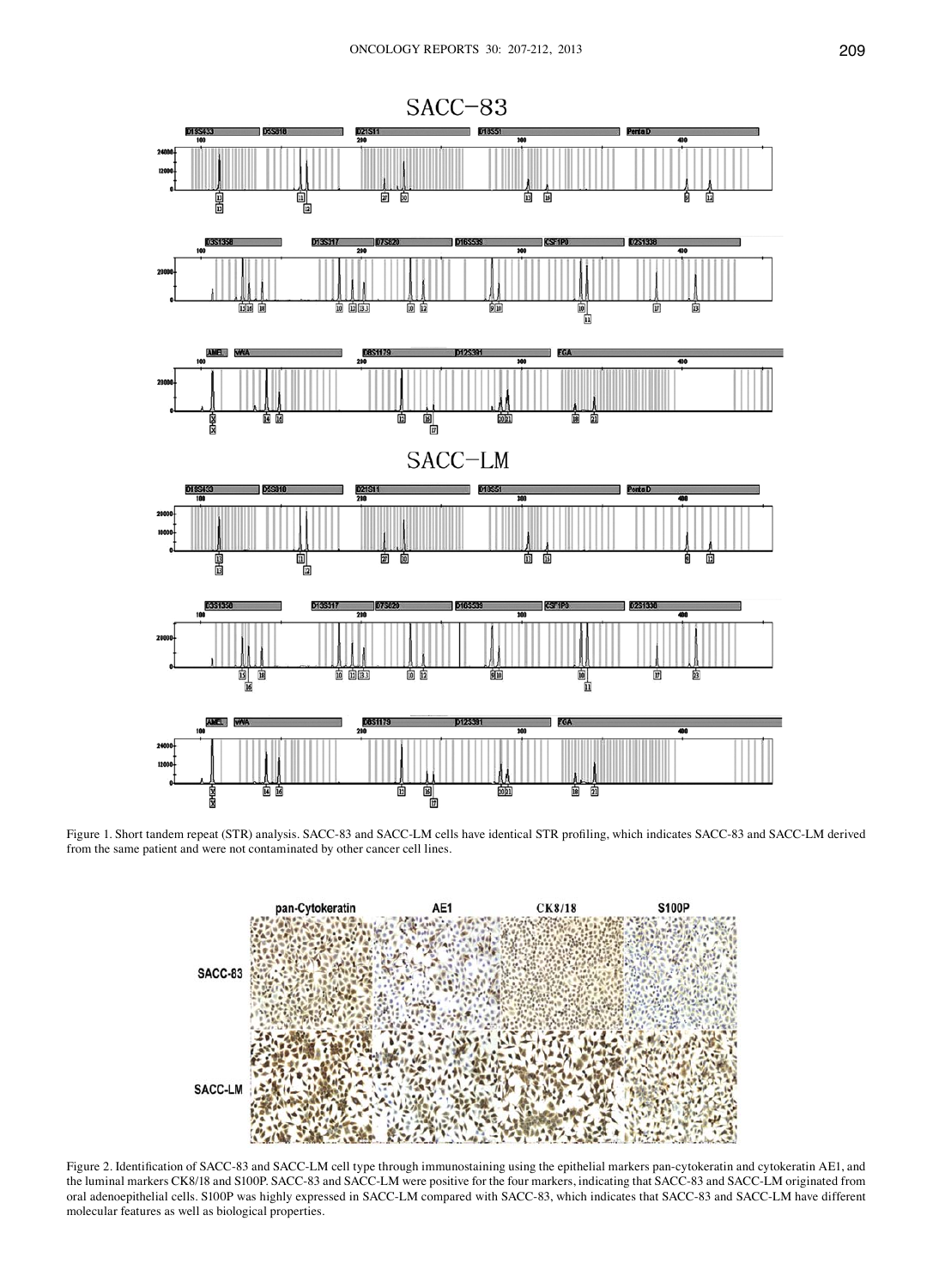Figure 3. (A and B) Transwell invasion assay. The invaded SACC-83 and SACC-LM cells are shown on the bottom surface of the membrane 48 h postinoculation. (C) The histogram shows the relative invaded SACC-83 and SACC-LM cell numbers by measuring  $OD_{570}$  for the solution derived from the crystal violet discolored from the invaded cells. \* P<0.01.

|  |  |  | Table I. The list of the 29 differentially expressed genes in |  |  |
|--|--|--|---------------------------------------------------------------|--|--|
|  |  |  | SACC-LM compared to SACC-83.                                  |  |  |

| accession no.<br>Increased<br>6.9<br>$COX-2$<br>NM_000963<br>0.001<br>0.001<br>MMP-3<br>NM 002422<br>2.1<br>NM 004994<br>2.3<br>0.001<br>MMP-9<br>$MMP-14$<br>NM 004995<br>2.9<br>0.002<br>NM 001719<br>66.8<br>0.032<br>BMP7<br>NM_005980<br>8.4<br>0.001<br><b>S100P</b><br>2.7<br>0.001<br>S100A2<br>NM_005978<br>S100A13<br>0.039<br>NM 001024210<br>1.6<br>0.047<br>S100A16<br>NM 080388<br>2.1<br>8.4<br>0.031<br>KRT15<br>NM_002275<br>NM 001432<br>0.002<br><b>EREG</b><br>9.8<br>2.3<br>0.04<br>WNT <sub>2</sub><br>NM 003391<br>WNT3<br>NM_030753<br>1.8<br>0.005<br>Decreased<br>NM_001145938<br>$MMP-1$<br>0.006<br>$-2.4$<br>NM 001127891<br>0.006<br>$MMP-2$<br>$-3.2$<br>NM 001145031<br>$-6.9$<br>0.033<br>uPA<br>NM 001190942<br>0.046<br>Trail<br>$-2.6$<br>FXYD5<br>NM 001164605<br>$-1.5$<br>0.031<br>0.019<br>KRT7<br>NM 005556<br>$-2.7$<br>KRT16<br>NM_005557<br>$-2.2$<br>0.012<br><b>MCAM</b><br>NM_006500<br>$-2.5$<br>0.008<br>NME4<br>NM_005009<br>0.035<br>$-2.3$<br>NOTCH1<br>NM_017617<br>$-2.4$<br>0.036<br>0.006<br>CCL <sub>3</sub><br>NM 002983<br>$-2.4$<br>CCL15<br>NM_032965<br>$-3.4$<br>0.049<br>CCL19<br>$-2.6$<br>0.036<br>NM_006274<br>CXCL5<br>NM_002994<br>$-2.7$<br>0.045<br>BMP3<br>NM 001201<br>$-2.4$<br>0.039<br>BMP <sub>5</sub><br>0.022<br>NM 021073<br>$-2.3$ | Abbreviation | GenBank | Fold-change | P-value |  |
|---------------------------------------------------------------------------------------------------------------------------------------------------------------------------------------------------------------------------------------------------------------------------------------------------------------------------------------------------------------------------------------------------------------------------------------------------------------------------------------------------------------------------------------------------------------------------------------------------------------------------------------------------------------------------------------------------------------------------------------------------------------------------------------------------------------------------------------------------------------------------------------------------------------------------------------------------------------------------------------------------------------------------------------------------------------------------------------------------------------------------------------------------------------------------------------------------------------------------------------------------------------------------------------------------------------------|--------------|---------|-------------|---------|--|
|                                                                                                                                                                                                                                                                                                                                                                                                                                                                                                                                                                                                                                                                                                                                                                                                                                                                                                                                                                                                                                                                                                                                                                                                                                                                                                                     |              |         |             |         |  |
|                                                                                                                                                                                                                                                                                                                                                                                                                                                                                                                                                                                                                                                                                                                                                                                                                                                                                                                                                                                                                                                                                                                                                                                                                                                                                                                     |              |         |             |         |  |
|                                                                                                                                                                                                                                                                                                                                                                                                                                                                                                                                                                                                                                                                                                                                                                                                                                                                                                                                                                                                                                                                                                                                                                                                                                                                                                                     |              |         |             |         |  |
|                                                                                                                                                                                                                                                                                                                                                                                                                                                                                                                                                                                                                                                                                                                                                                                                                                                                                                                                                                                                                                                                                                                                                                                                                                                                                                                     |              |         |             |         |  |
|                                                                                                                                                                                                                                                                                                                                                                                                                                                                                                                                                                                                                                                                                                                                                                                                                                                                                                                                                                                                                                                                                                                                                                                                                                                                                                                     |              |         |             |         |  |
|                                                                                                                                                                                                                                                                                                                                                                                                                                                                                                                                                                                                                                                                                                                                                                                                                                                                                                                                                                                                                                                                                                                                                                                                                                                                                                                     |              |         |             |         |  |
|                                                                                                                                                                                                                                                                                                                                                                                                                                                                                                                                                                                                                                                                                                                                                                                                                                                                                                                                                                                                                                                                                                                                                                                                                                                                                                                     |              |         |             |         |  |
|                                                                                                                                                                                                                                                                                                                                                                                                                                                                                                                                                                                                                                                                                                                                                                                                                                                                                                                                                                                                                                                                                                                                                                                                                                                                                                                     |              |         |             |         |  |
|                                                                                                                                                                                                                                                                                                                                                                                                                                                                                                                                                                                                                                                                                                                                                                                                                                                                                                                                                                                                                                                                                                                                                                                                                                                                                                                     |              |         |             |         |  |
|                                                                                                                                                                                                                                                                                                                                                                                                                                                                                                                                                                                                                                                                                                                                                                                                                                                                                                                                                                                                                                                                                                                                                                                                                                                                                                                     |              |         |             |         |  |
|                                                                                                                                                                                                                                                                                                                                                                                                                                                                                                                                                                                                                                                                                                                                                                                                                                                                                                                                                                                                                                                                                                                                                                                                                                                                                                                     |              |         |             |         |  |
|                                                                                                                                                                                                                                                                                                                                                                                                                                                                                                                                                                                                                                                                                                                                                                                                                                                                                                                                                                                                                                                                                                                                                                                                                                                                                                                     |              |         |             |         |  |
|                                                                                                                                                                                                                                                                                                                                                                                                                                                                                                                                                                                                                                                                                                                                                                                                                                                                                                                                                                                                                                                                                                                                                                                                                                                                                                                     |              |         |             |         |  |
|                                                                                                                                                                                                                                                                                                                                                                                                                                                                                                                                                                                                                                                                                                                                                                                                                                                                                                                                                                                                                                                                                                                                                                                                                                                                                                                     |              |         |             |         |  |
|                                                                                                                                                                                                                                                                                                                                                                                                                                                                                                                                                                                                                                                                                                                                                                                                                                                                                                                                                                                                                                                                                                                                                                                                                                                                                                                     |              |         |             |         |  |
|                                                                                                                                                                                                                                                                                                                                                                                                                                                                                                                                                                                                                                                                                                                                                                                                                                                                                                                                                                                                                                                                                                                                                                                                                                                                                                                     |              |         |             |         |  |
|                                                                                                                                                                                                                                                                                                                                                                                                                                                                                                                                                                                                                                                                                                                                                                                                                                                                                                                                                                                                                                                                                                                                                                                                                                                                                                                     |              |         |             |         |  |
|                                                                                                                                                                                                                                                                                                                                                                                                                                                                                                                                                                                                                                                                                                                                                                                                                                                                                                                                                                                                                                                                                                                                                                                                                                                                                                                     |              |         |             |         |  |
|                                                                                                                                                                                                                                                                                                                                                                                                                                                                                                                                                                                                                                                                                                                                                                                                                                                                                                                                                                                                                                                                                                                                                                                                                                                                                                                     |              |         |             |         |  |
|                                                                                                                                                                                                                                                                                                                                                                                                                                                                                                                                                                                                                                                                                                                                                                                                                                                                                                                                                                                                                                                                                                                                                                                                                                                                                                                     |              |         |             |         |  |
|                                                                                                                                                                                                                                                                                                                                                                                                                                                                                                                                                                                                                                                                                                                                                                                                                                                                                                                                                                                                                                                                                                                                                                                                                                                                                                                     |              |         |             |         |  |
|                                                                                                                                                                                                                                                                                                                                                                                                                                                                                                                                                                                                                                                                                                                                                                                                                                                                                                                                                                                                                                                                                                                                                                                                                                                                                                                     |              |         |             |         |  |
|                                                                                                                                                                                                                                                                                                                                                                                                                                                                                                                                                                                                                                                                                                                                                                                                                                                                                                                                                                                                                                                                                                                                                                                                                                                                                                                     |              |         |             |         |  |
|                                                                                                                                                                                                                                                                                                                                                                                                                                                                                                                                                                                                                                                                                                                                                                                                                                                                                                                                                                                                                                                                                                                                                                                                                                                                                                                     |              |         |             |         |  |
|                                                                                                                                                                                                                                                                                                                                                                                                                                                                                                                                                                                                                                                                                                                                                                                                                                                                                                                                                                                                                                                                                                                                                                                                                                                                                                                     |              |         |             |         |  |
|                                                                                                                                                                                                                                                                                                                                                                                                                                                                                                                                                                                                                                                                                                                                                                                                                                                                                                                                                                                                                                                                                                                                                                                                                                                                                                                     |              |         |             |         |  |
|                                                                                                                                                                                                                                                                                                                                                                                                                                                                                                                                                                                                                                                                                                                                                                                                                                                                                                                                                                                                                                                                                                                                                                                                                                                                                                                     |              |         |             |         |  |
|                                                                                                                                                                                                                                                                                                                                                                                                                                                                                                                                                                                                                                                                                                                                                                                                                                                                                                                                                                                                                                                                                                                                                                                                                                                                                                                     |              |         |             |         |  |
|                                                                                                                                                                                                                                                                                                                                                                                                                                                                                                                                                                                                                                                                                                                                                                                                                                                                                                                                                                                                                                                                                                                                                                                                                                                                                                                     |              |         |             |         |  |
|                                                                                                                                                                                                                                                                                                                                                                                                                                                                                                                                                                                                                                                                                                                                                                                                                                                                                                                                                                                                                                                                                                                                                                                                                                                                                                                     |              |         |             |         |  |
|                                                                                                                                                                                                                                                                                                                                                                                                                                                                                                                                                                                                                                                                                                                                                                                                                                                                                                                                                                                                                                                                                                                                                                                                                                                                                                                     |              |         |             |         |  |
|                                                                                                                                                                                                                                                                                                                                                                                                                                                                                                                                                                                                                                                                                                                                                                                                                                                                                                                                                                                                                                                                                                                                                                                                                                                                                                                     |              |         |             |         |  |

S100P expression in SACC-LM was higher than that in SACC-83, which indicated SACC-LM had different molecular features compared with SACC-83.

*Invasion ability of SACC-83 and SACC-LM.* Prior to the investigation of the molecular differences between SACC-83 and SACC-LM, the invasion ability was explored based on the results in the previous studies. The transwell assay showed that the invaded SACC-83 cells were fewer than the invaded SACC-LM cells (Fig. 3A and B). The results were further confirmed by measurement of  $OD_{570}$  for the solution derived from the crystal violet discolored from the invaded cells by using 300  $\mu$ l of 33% glacial acetic acid (0.207±0.055 in SACC-83 vs. 0.717±0.001 in SACC-LM; P<0.01) (Fig. 3C). These results indicate that SACC-LM has increased invasion ability compared to SACC-83.

*Identification of molecular markers through qPCR and western blotting.* To identify the molecular markers of SACC-83 and SACC-LM, we screened 136 genes which included 12 genes in the MMP family, 8 genes in Smads, 7 genes in BMPs, 13 genes in the S100 family, 17 genes in the cytokeratin family and 79 genes related to cancer cell proliferation and metastasis. With the exception of some genes that were expressed unstably in the two cell lines or showed no significant difference between SACC-83 and SACC-LM, 29 of the 136 genes showed significant differential expression in the two cell lines (Table I). Herein we presented 10 of 29 genes at the mRNA level, and 6 of 10 genes further confirmed by western blotting at the protein level. Real-time PCR results showed that compared with SACC-83, SACC-LM expressed MMP-3, MMP-9, MMP-14, S100A2, S100P, COX-2, EREG at high levels and MMP-1, MMP-2, MMP-13 at low levels (Fig. 4). Western blotting of MMP-1, MMP-2, MMP-9, MMP-14, COX-2, S100P further confirmed the qPCR results. In addition, western blotting results also showed that p-Akt, S100A4, MMP-12, MMP-17 were highly expressed in SACC-83 compared to SACC-LM (Fig. 5).

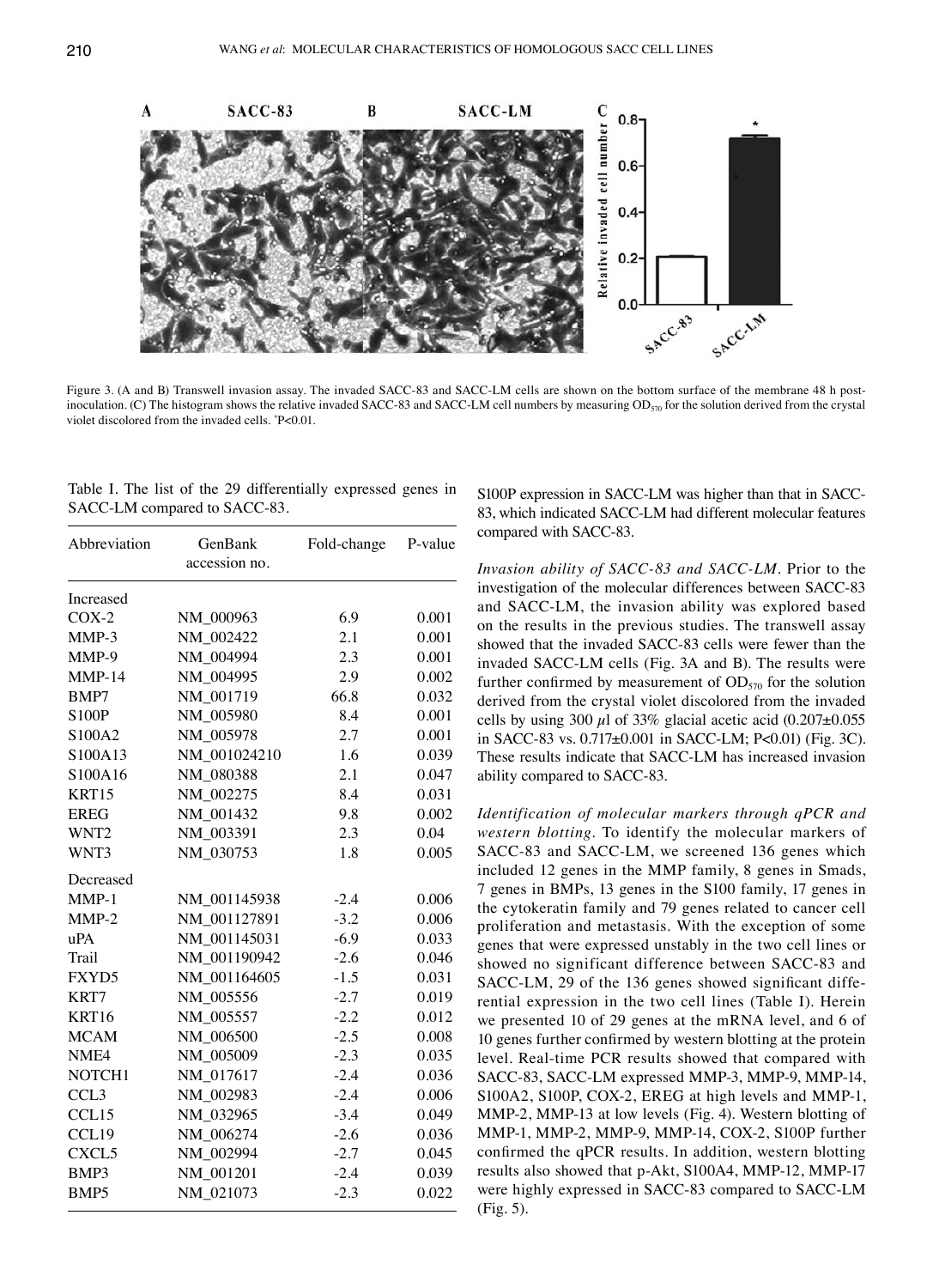

Figure 4. The expression profile of genes related in SACC-LM compared with SACC-83 by quantitative real-time PCR. \* P<0.01.



Figure 5. The differential expression genes at the protein level in SACC-83 and SACC-LM cells by western blotting.

#### **Discussion**

Cell lines are useful for a wide array of experiments in the life sciences. However, cell cross-contamination is increasing and requires further study (13-15). To date, false cell lines are widely distributed and used in the laboratories and cell banks worldwide. The German Cell Bank reported that nearly 20% of cell lines submitted to them were contaminated by different species or individuals (16). Several of the problems are related to the HeLa cell line which is cross-contaminated with 106 cell lines (3). Therefore, it is crucial and necessary that researchers know the cell lines they are studying and make scientific results reliable and reproducible.

A variety of methods are available for identifying crosscontamination including isozyme typing, HLA typing, karyotyping, DNA fingerprinting, short tandem repeat (STR). STR profiling is an inexpensive and reliable method to confirm cell line identity (17-20). In this study, SACC-83 and SACC-LM cells had identical STR profiling, which indicated that the SACC-83 and SACC-LM cell lines derived from the same patient. Compared with the HeLa STR profiling, SACC-83 and SACC-LM had 81.25% difference from HeLa in the 16 foci of STR profiling, indicating that SACC-83 and SACC-LM have as yet not been contaminated by HeLa cells.

Pan-cytokeratin and cytokeratin AE1 are the classical epithelial markers, which react specifically with a wide variety of normal and neoplastic epithelial tissues. Cytokeratin 8/18 and placental S100 (S100P) are the luminal markers which express in duct cells and duct carcinoma (21-24). SACC-83 and SACC-LM cells were positive for epithelial cells as well as for luminal marker CK8/18 and S100P. These indicated that both SACC-83 and SACC-LM originated from oral adenoepithelial cells.

However, it remains unclear whether SACC-83 and SACC-LM cross-contaminated each other. Owing to increasing